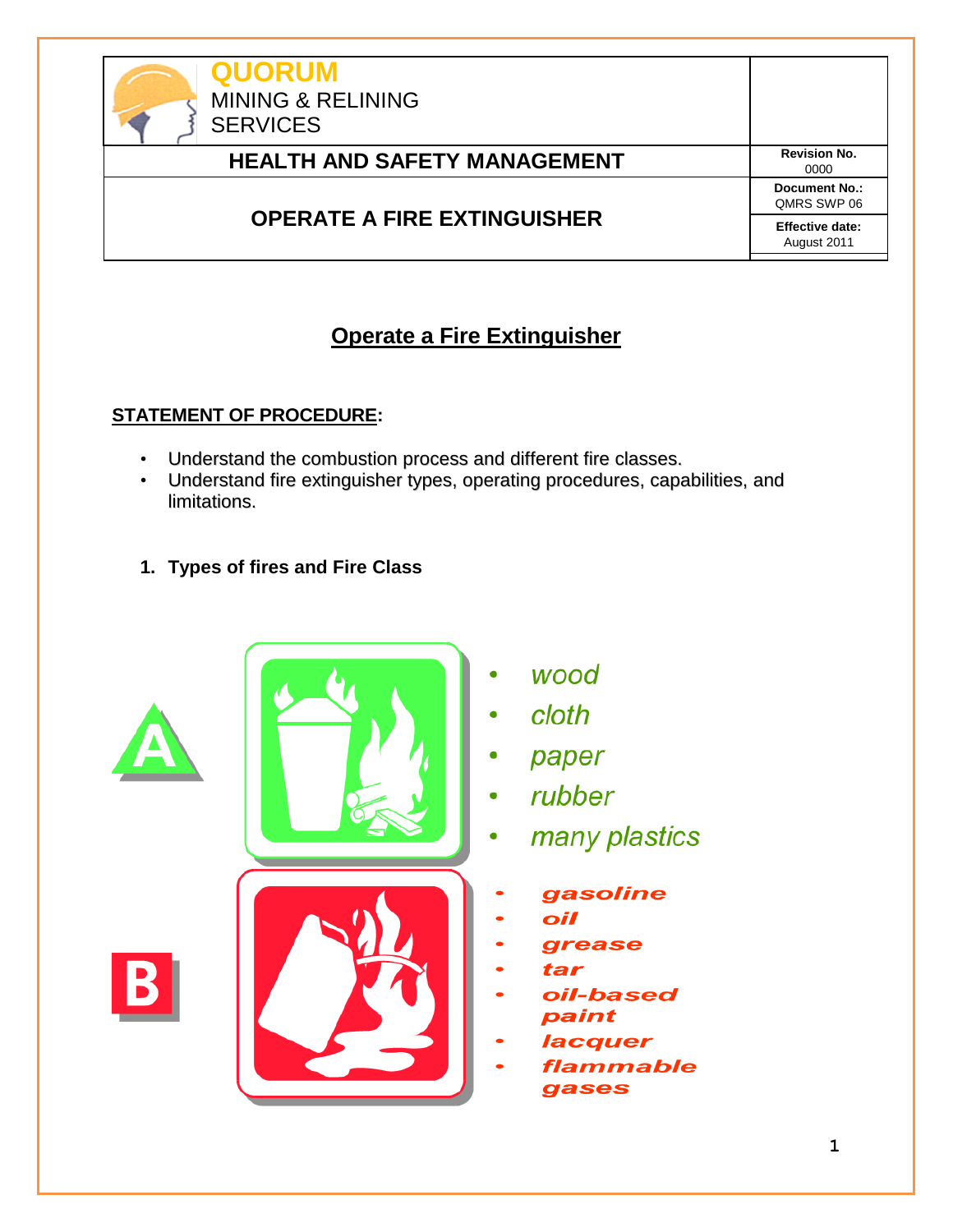



energized electrical equipment



- magnesium
- sodium
- potassium
- titanium
- zirconium
	- other flammable metals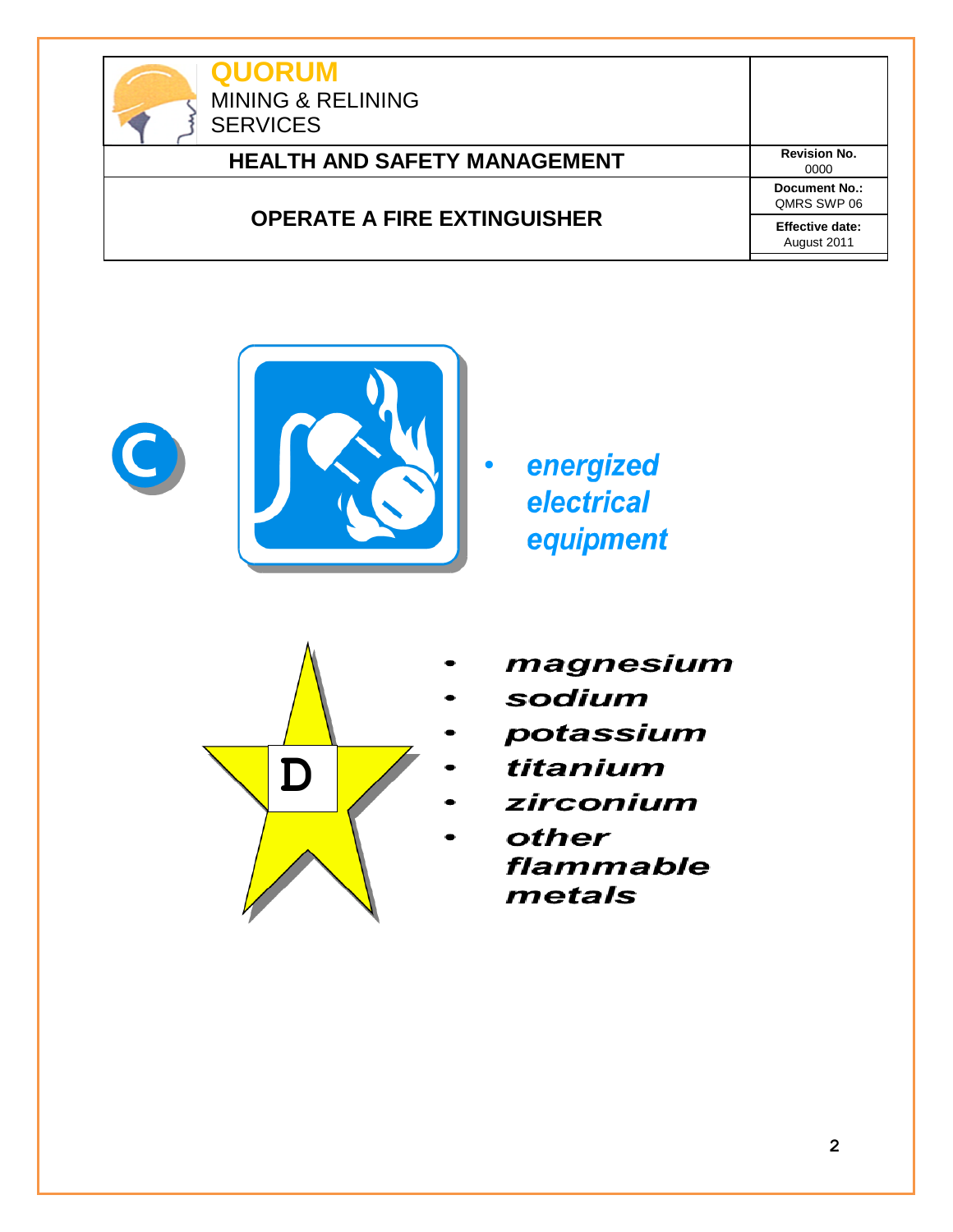| <b>QUORUM</b><br><b>MINING &amp; RELINING</b><br><b>SERVICES</b> |                                       |
|------------------------------------------------------------------|---------------------------------------|
| <b>HEALTH AND SAFETY MANAGEMENT</b>                              | <b>Revision No.</b><br>0000           |
| <b>OPERATE A FIRE EXTINGUISHER</b>                               | <b>Document No.:</b><br>QMRS SWP 06   |
|                                                                  | <b>Effective date:</b><br>August 2011 |

### **2. Basic Part Make up of Fire Extinguisher**

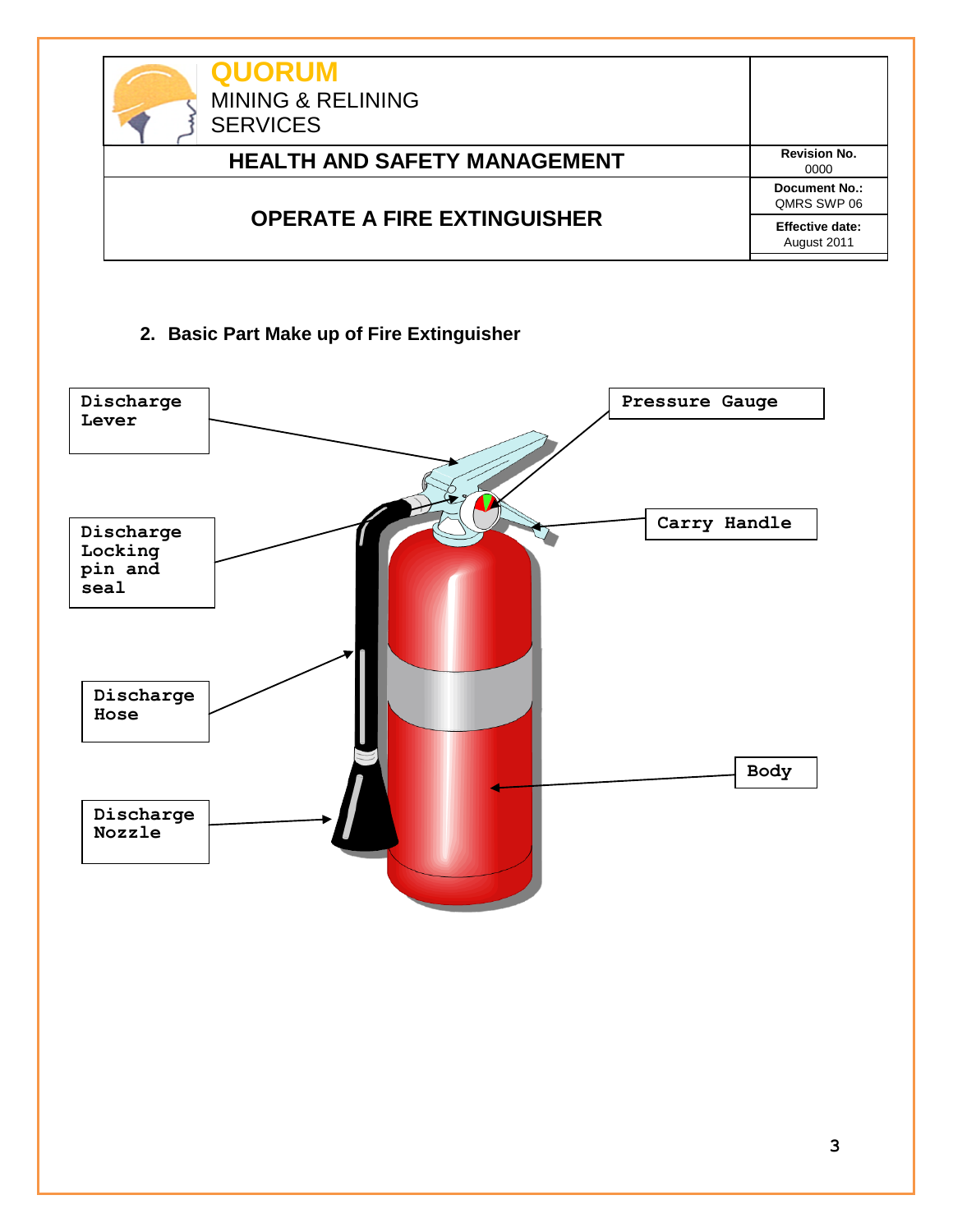

#### **3. Procedure to be followed if there is a fire**

When a fire occurs, follow these general rules:

- $\triangleright$  Make sure everyone gets out of the building or work area
- $\triangleright$  Notify the Site Safety Officer and Site manager.
- The Safety Officer and fire team to evaluate the fire and will contact LOCAL AUTHOROTIES for assistance when needed.
- $\triangleright$  Fires can spread quickly -- if you are unsuccessful in putting out a fire, the time you spend trying to extinguish a blaze may allow it to spread.
- $\triangleright$  If the fire is still small, decide if you or someone else should risk trying to control the fire. Smoke and gases released from a fire can be toxic, so never attempt to put out a fire if you have any doubts about your ability to extinguish it.
- $\triangleright$  If it is safe to do so the fire team that has received the relevant training can begin extinguishing the fire.
- $\triangleright$  For large uncontrolled fires wait for fire department personnel who have the proper equipment and are trained in fire fighting procedures.
- $\triangleright$  Always have your exit in site and don't let the fire get between you and the exit. Never move through fire or smoke to get to your fire extinguisher.
- $\triangleright$  Close the door behind you to limit oxygen in the building and wait until help arrives.
- $\triangleright$  Place watchmen in the area after the fire has been extinguished to observe the area for possible flare up.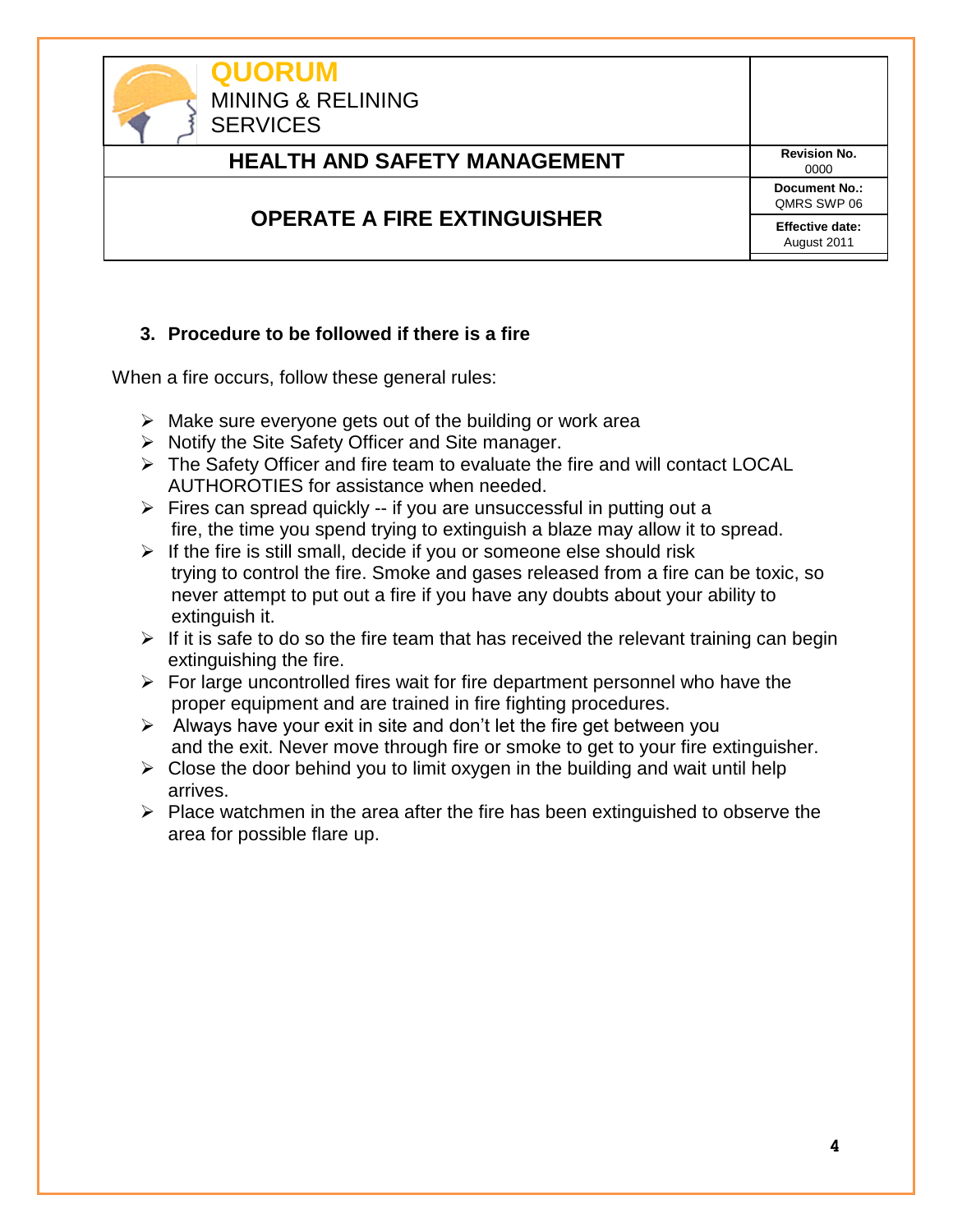| <b>QUORUM</b><br><b>MINING &amp; RELINING</b><br><b>SERVICES</b> |                                     |
|------------------------------------------------------------------|-------------------------------------|
| <b>HEALTH AND SAFETY MANAGEMENT</b>                              | <b>Revision No.</b><br>0000         |
| <b>OPERATE A FIRE EXTINGUISHER</b>                               | <b>Document No.:</b><br>QMRS SWP 06 |
|                                                                  | Effective date:<br>August 2011      |

## **4. PASS METHOD USED TO EXTINGUISH FIRE**

Although extinguishers can vary in size, colour and type of extinguishing agent, all devices operate basically the same way. If the fire is small and heavy smoke is NOT present and you have an exit available to you for evacuation purposes, grab the nearest appropriate extinguisher and operate following the **P-A-S-S** procedure:

**P -** *Pull* the pin located in the extinguisher's handle.

- **A -** *Aim* the nozzle, horn or hose at the base of the fire.
- **S -** *Squeeze* or press the handle.
- **S -** *Sweep* from side to side at the base of the fire until it is out.